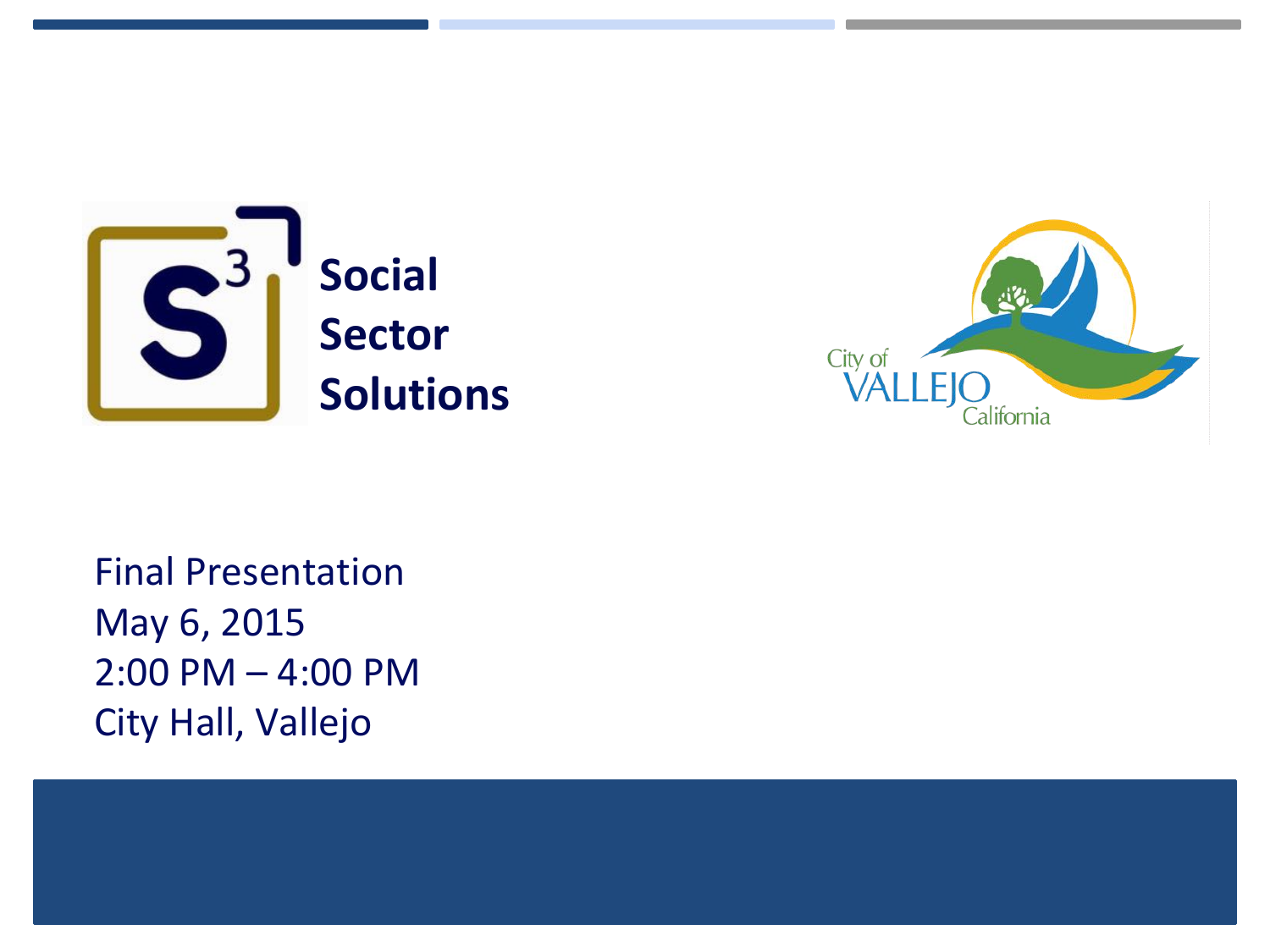## Meeting goals

- 1. Ensure City of Vallejo staff has a clear understanding of the S3 team's recommendations and supporting analysis
- 2. Discuss outstanding questions to ensure the S3 team's recommendations are actionable for the Economic Development Division.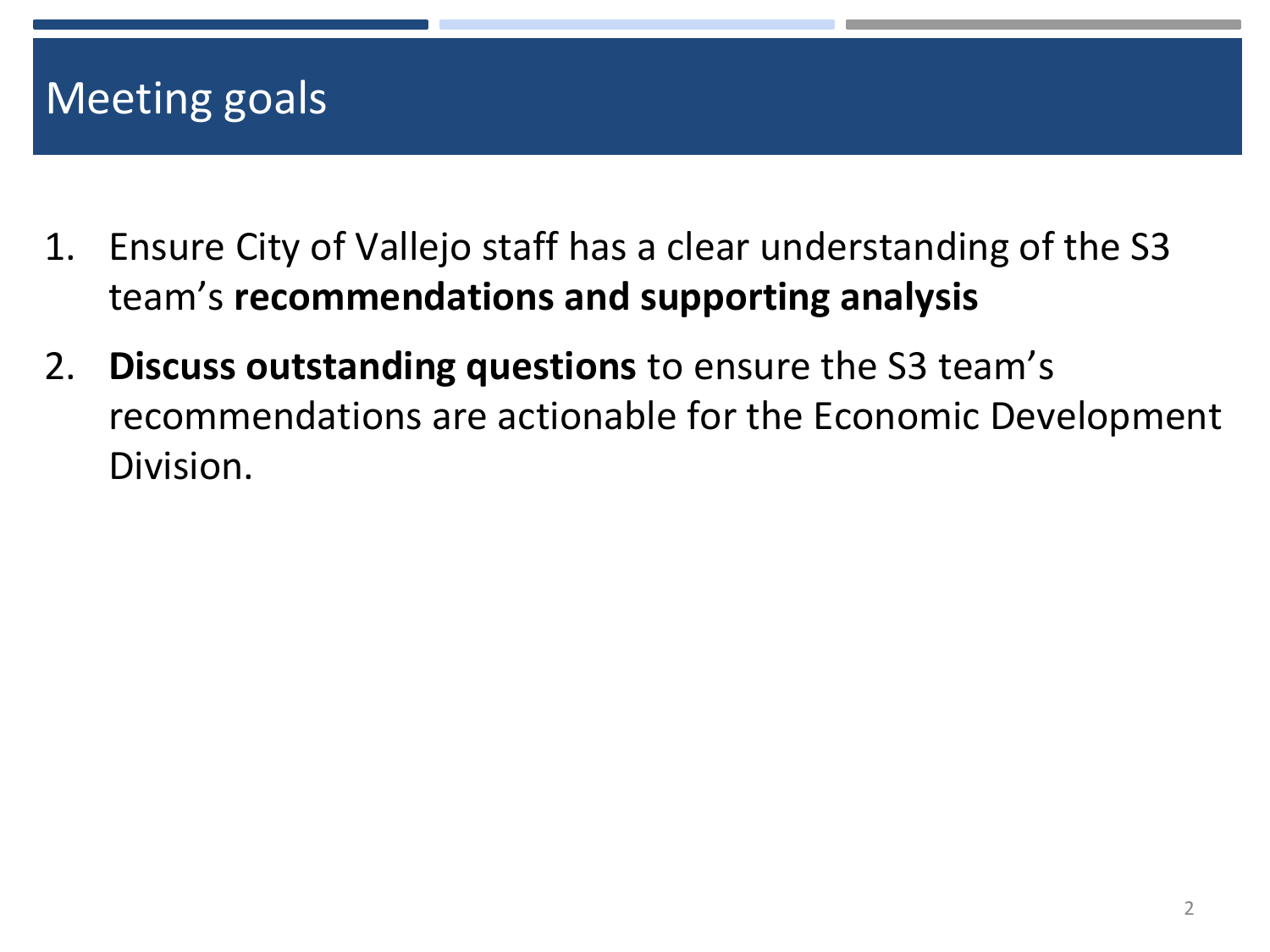## Agenda

- 1. Project Overview and Recommendations
- 2. Overview of Plans
- 3. Moving Forward
- 4. Q&A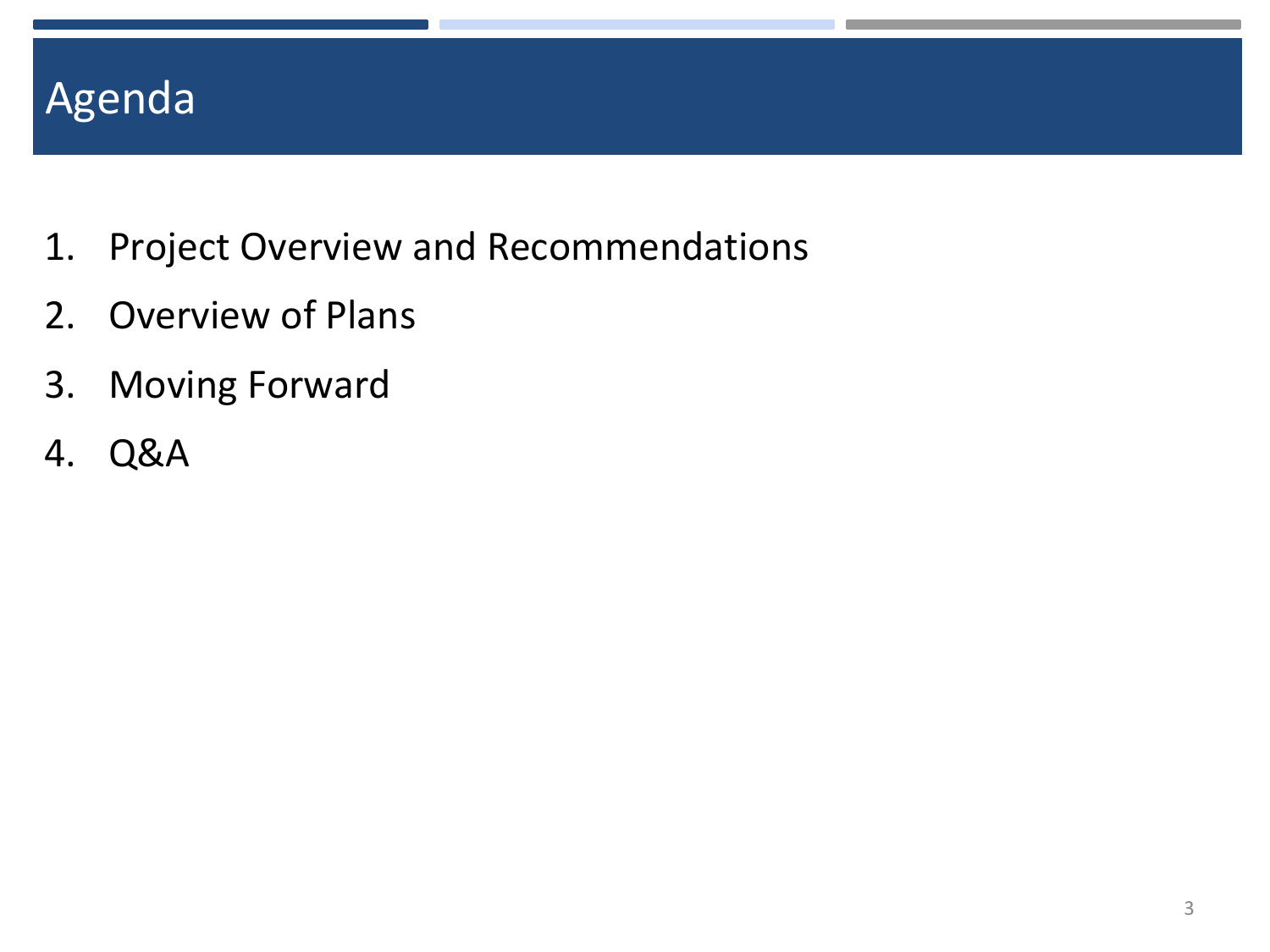### Project timeline

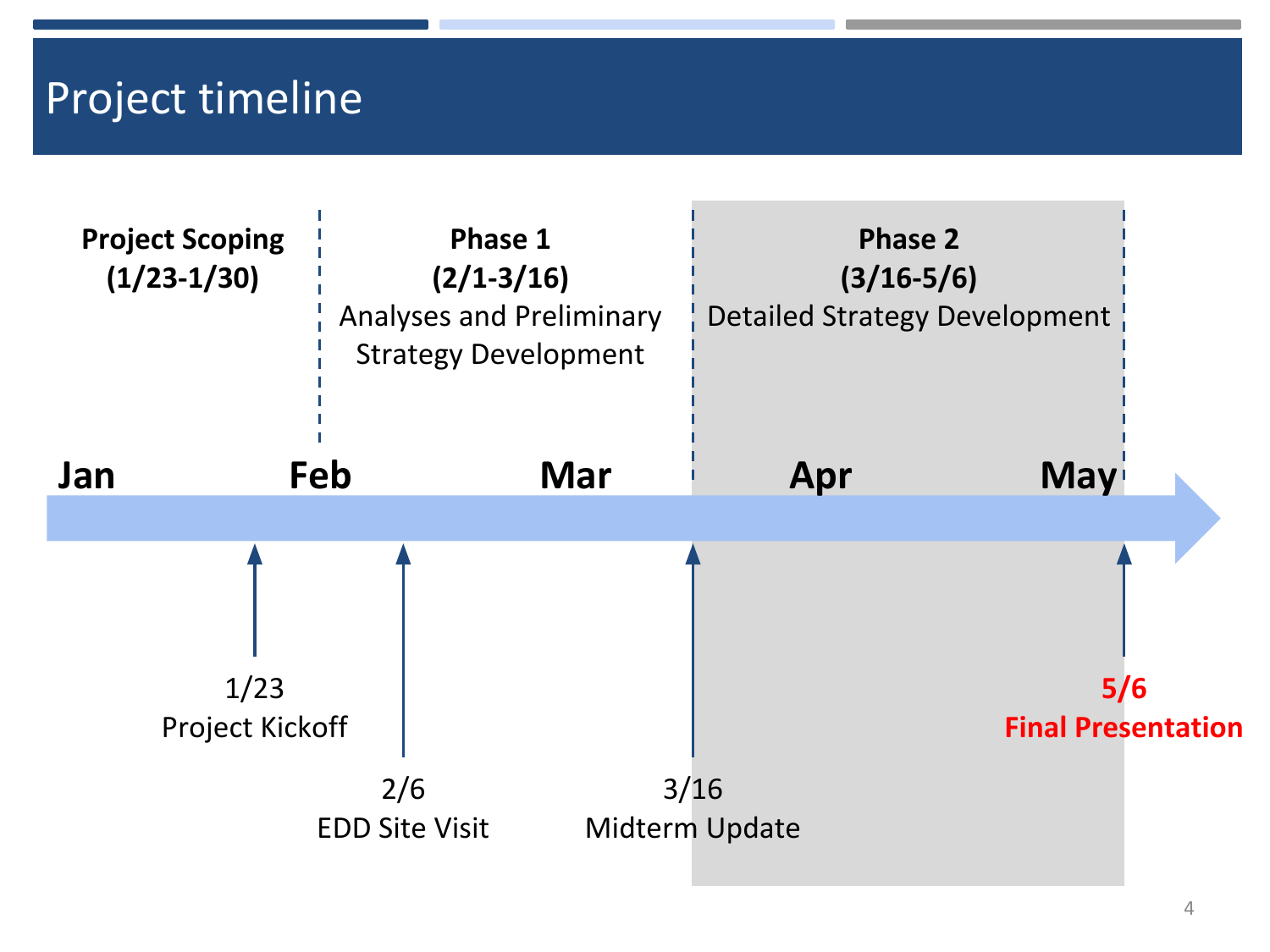## S3 developed strategies to address three interrelated goals



Challenge: With a high vacancy rate (30%), Downtown needs more businesses to attract consumers.



Challenge: However, Downtown's low foot-traffic discourages new businesses from opening.

#### Attract Consumers **Open New Businesses** Incentivize Investment



Challenge: With low business demand, property owners are not making necessary property investments.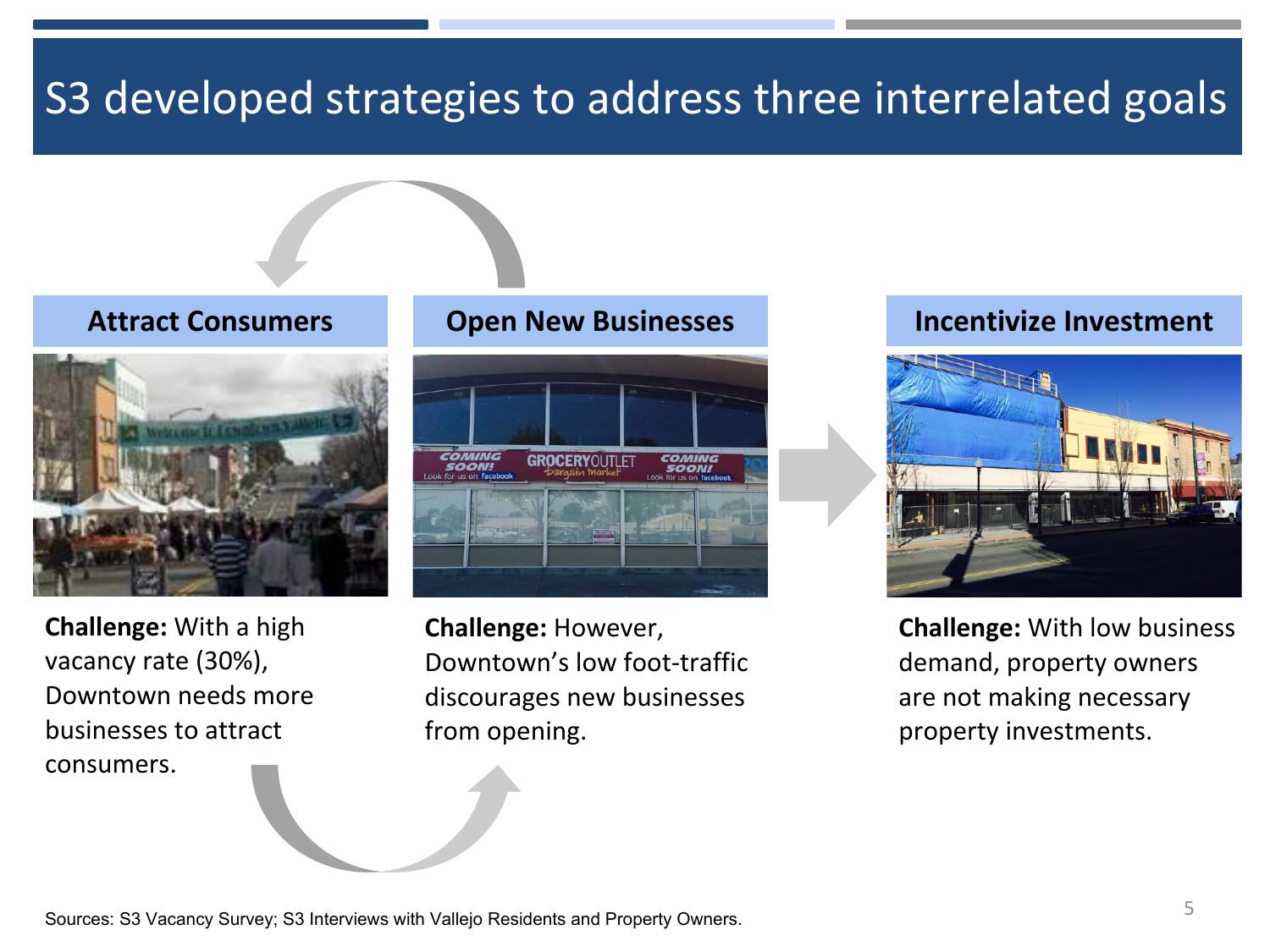# In Phase 1, we performed a variety of research to develop preliminary recommendations

- Interviews with over 50 stakeholders including:
	- City staff
	- Property and business owners
	- Economic development experts
	- Partner organization staff (e.g. CCRC)
- **Surveyed 58 regional residents**
- Conducted 20+ site visits to Downtown Vallejo
- Visited downtowns of **comparison cities** such as Petaluma, Benicia, and Stockton
- Analyzed Downtown-related reports such as:
	- Downtown specific plan
	- NorthStar branding report
	- CCRC & Vallejo Main Street surveys
	- Vallejo economic trends report

#### **Phase 1 Research Midterm Review Recommendations**



#### 2. Improve the permitting process by:

- a. Making process transparent
- b. Appoint single point of contact
- 3. Increase retail space by
	- a. Increasing code enforcement
	- b. Providing incentives
- 4. Attract more Downtown businesses by:

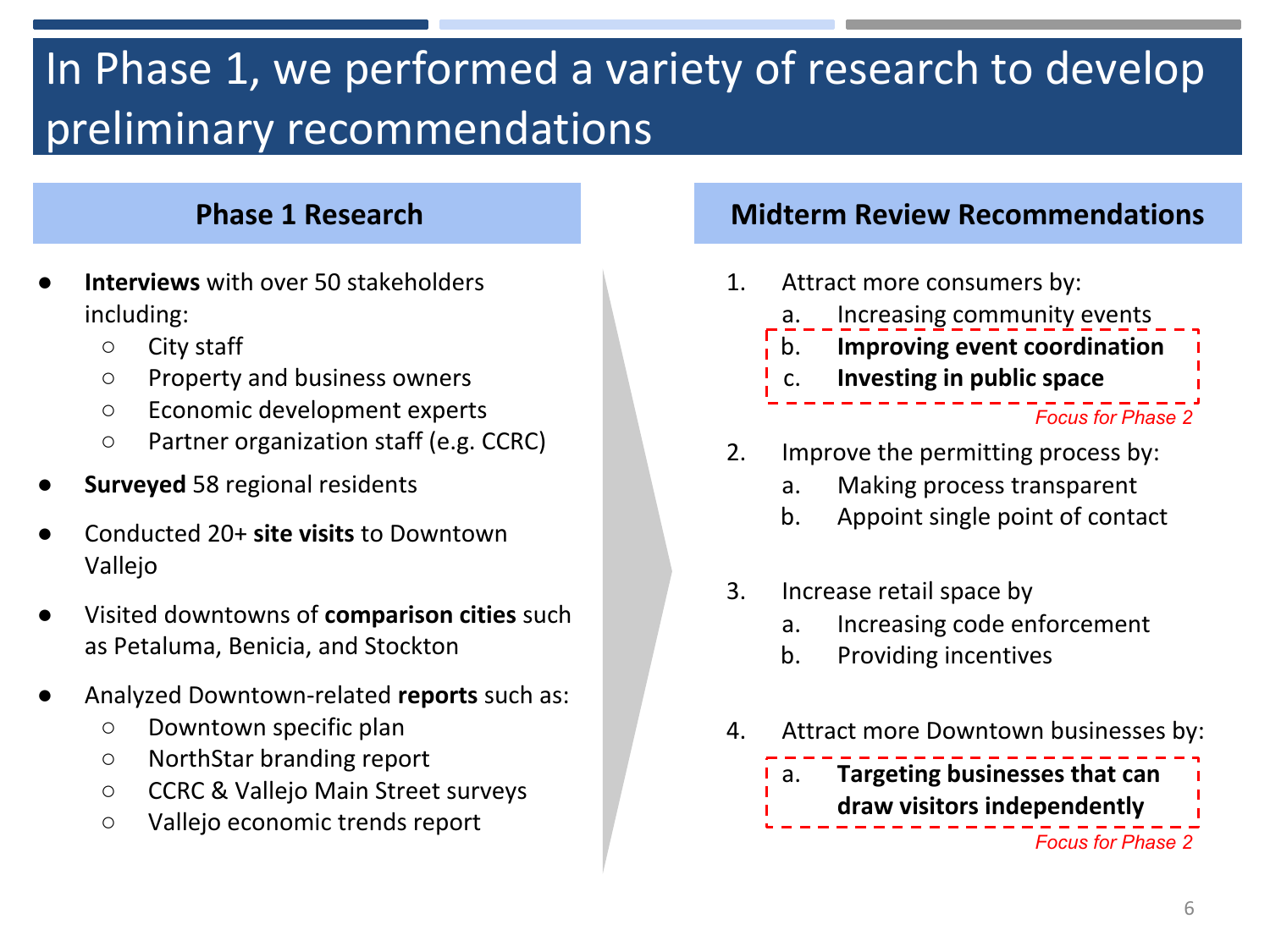### After the Midterm Review, we developed 3 revitalization plans

- I. Event Coordination Plan: A Vallejo Event Excellence Team (VEET) should be formed to improve communication between event organizers and improve coordination with businesses
	- A. The Economic Development Division should:
		- 1. Organize VEETs formation by recruiting community stakeholders and/or a mission-aligned nonprofit
		- 2. Promote VEET to event organizers, business owners and community members
	- B. The VEET should:
		- 1. Create a resource library for event organizers (e.g. event checklist; list of vendors)
		- 2. Facilitate communication and knowledge sharing between event organizers
		- 3. Foster business participation in community events
- II. Pop-up Business Development Plan: The Economic Development Division should initiate a pop-up business program to incubate 4-6 businesses in vacant Downtown storefronts
	- A. EDD should take the lead in setting the scope and budget and recruit a committee to oversee dayto-day program coordination
	- B. The pop-up program should be timed to open in conjunction with a successful community event, like the Mad Hatter festival
- III. Public Space Improvement Plan: The City should propose public space improvements, funded by participatory budgeting, in four priority locations:
	- A. Intersection of Georgia St. and Marin St
	- B. Indian Alley
	- C. Connection Between the Waterfront and Historic Downtown
	- D. Georgia St. Park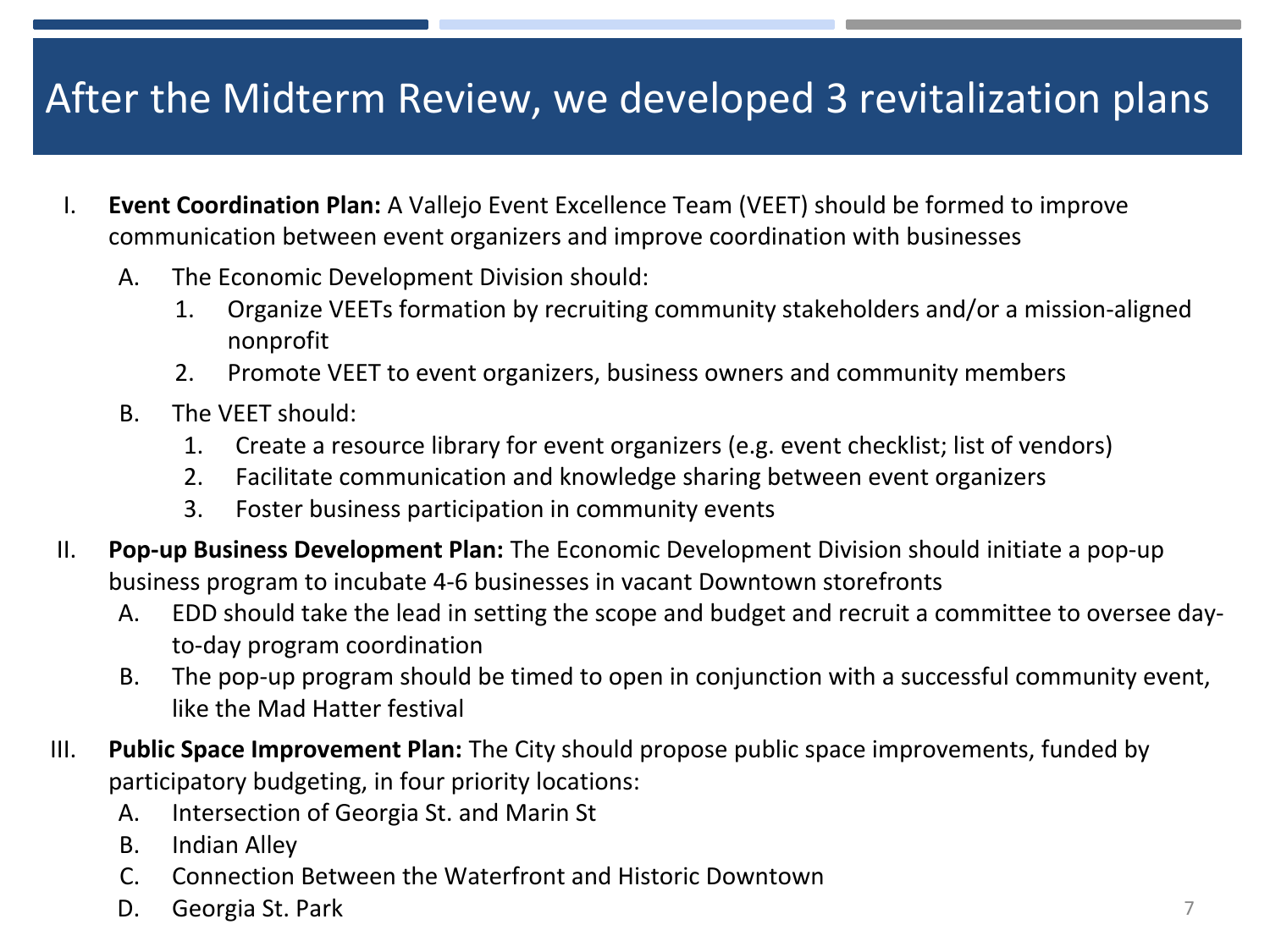## Events can play key early revitalization role in downtowns

### 1. Events provide a resource-efficient way to:

- Build a city's brand
- Spur tourism
- **Bring in revenue**
- Attract diverse groups

"The most important benefit of [events and entertainment] is to get 'feet on the ground,' especially at night...crowded sidewalks recommend downtown, signaling a safe environment, and...draws people to the area."

> Christopher B. Leinberger Brookings Institute

### 2. Events increase foot traffic, improving public safety--a concern in Vallejo.

A majority of survey respondents expressed significant concern about public safety



"I'm not worried [during the weekly Farmers' Market] because there are so many people here."

Vallejo Resident

"I feel safe coming to Vallejo at night during the Art Walks."

Vallejo Resident

8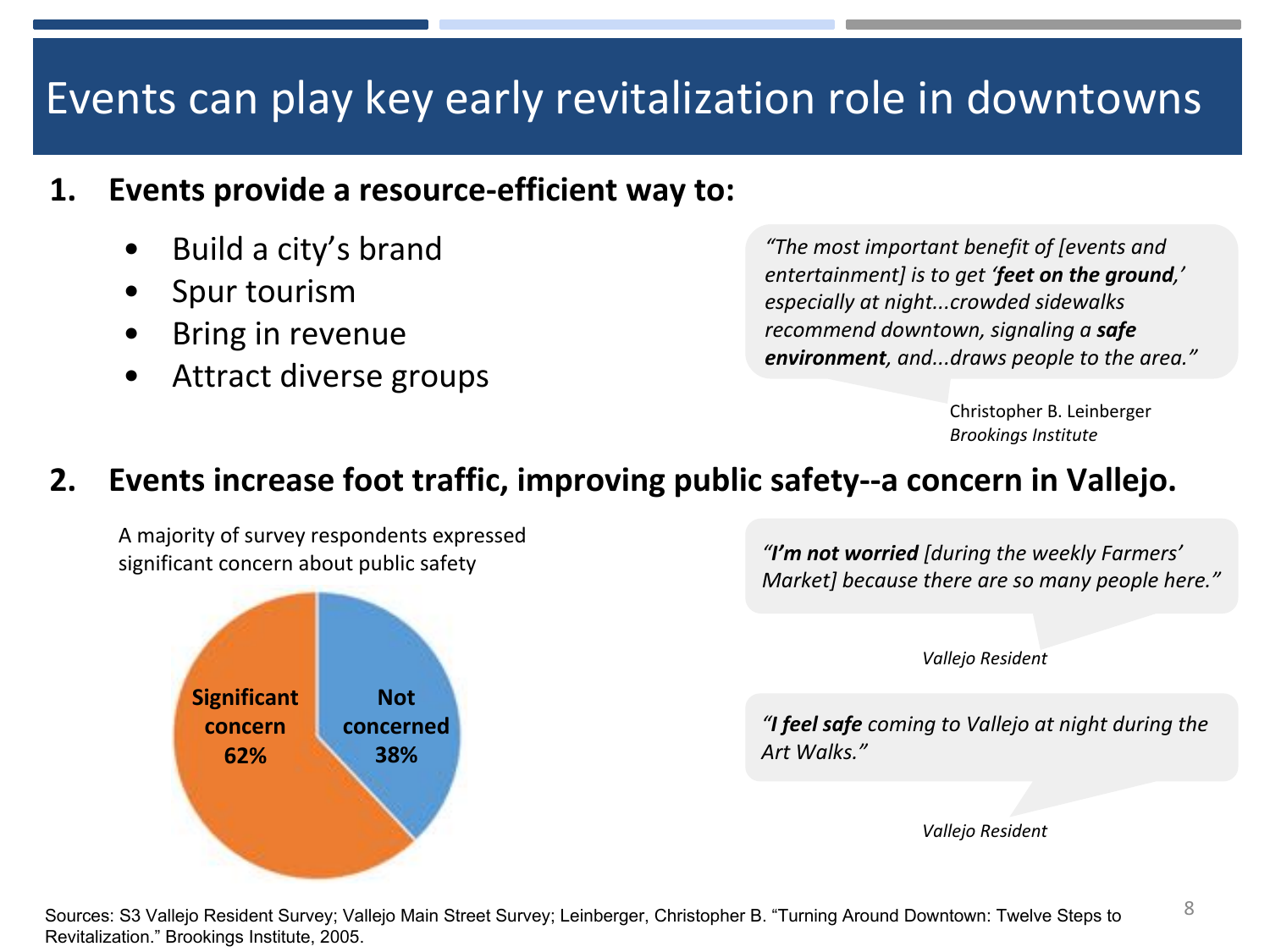# Vallejo is well-positioned to grow events

Downtown and the waterfront host several 1000+ attendee events each year

- Butler Amusement Pirate Festival
- Mad Hatter

• Pista Sa Nayon



Mad Hatter Festival

### Annual Festivals **Recurring Events**

The Farmers' Market and Art Walk bring people Downtown consistently

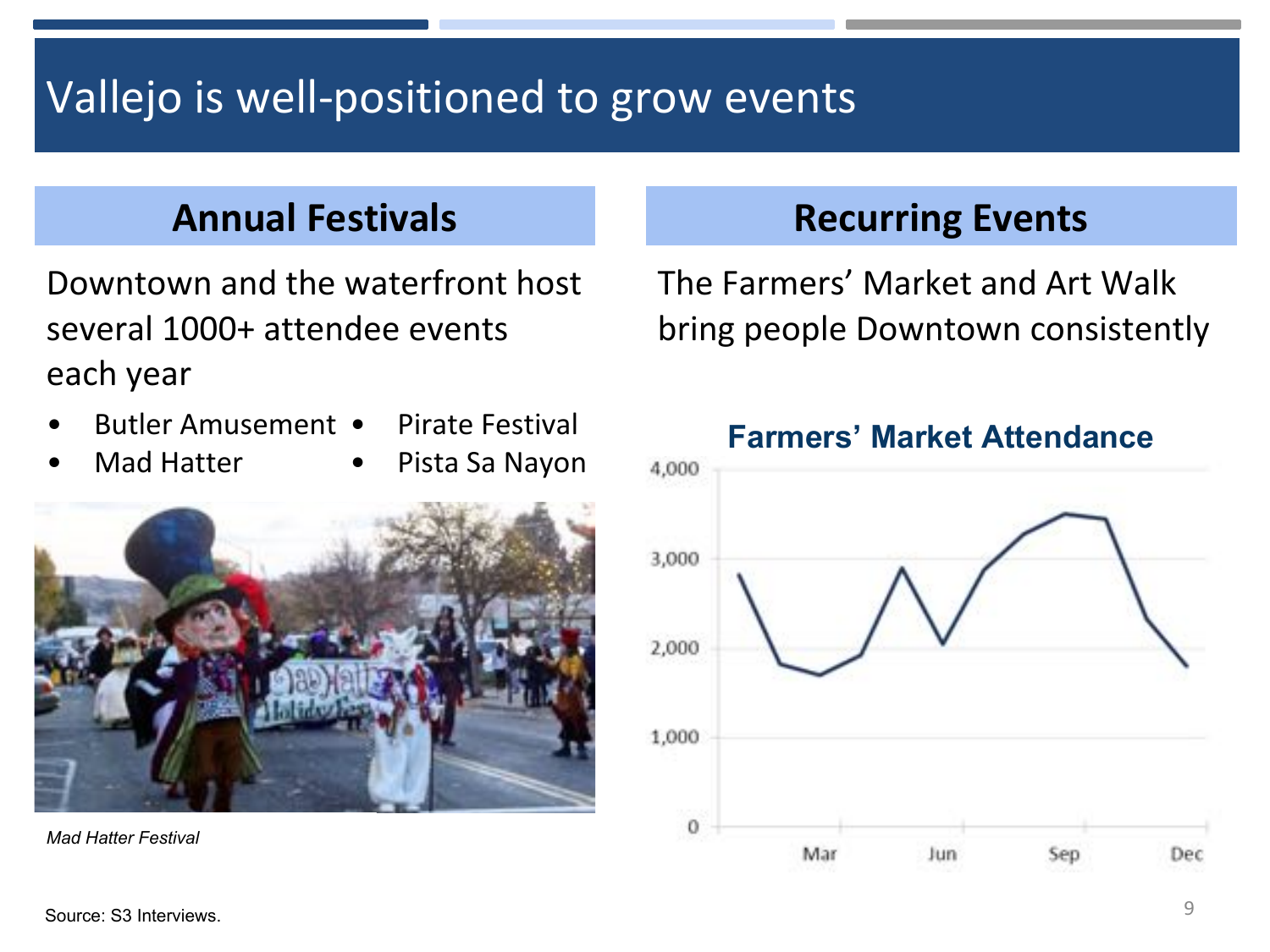## Vallejo should focus on several key event-related gaps

| Gap                                                        | Issue                                  | <b>Consequence</b>                                                                                                                    |  |
|------------------------------------------------------------|----------------------------------------|---------------------------------------------------------------------------------------------------------------------------------------|--|
|                                                            | Lack of shared learning                | Organizers don't benefit from the experience of others,<br>limiting impact of events                                                  |  |
| <b>Communication</b><br>between Event<br><b>Organizers</b> | Lack of shared assistance              | Organizers fail to leverage expertise and skills of others and<br>miss opportunities for mutual support                               |  |
|                                                            | Lack of synergy                        | Scheduling/location overlaps negatively impact conflicting<br>events; missed opportunities for cross-promotion                        |  |
| Coordination                                               | Lack of awareness of event<br>schedule | Businesses don't leverage event attendees with<br>promotions or coordinated/themed activities                                         |  |
| between Events<br>and Businesses                           | Lack of collaboration                  | Missed opportunities for mutual promotion and direct<br>collaboration that enhances event experience and business<br>exposure/revenue |  |

"The effective functioning of a festival...requires greater coordination among event organizers, tourism bodies, city planners and the creative arts community: music, culinary, galleries, dance etc."

> Frank Malifrando Hyperion Community Partners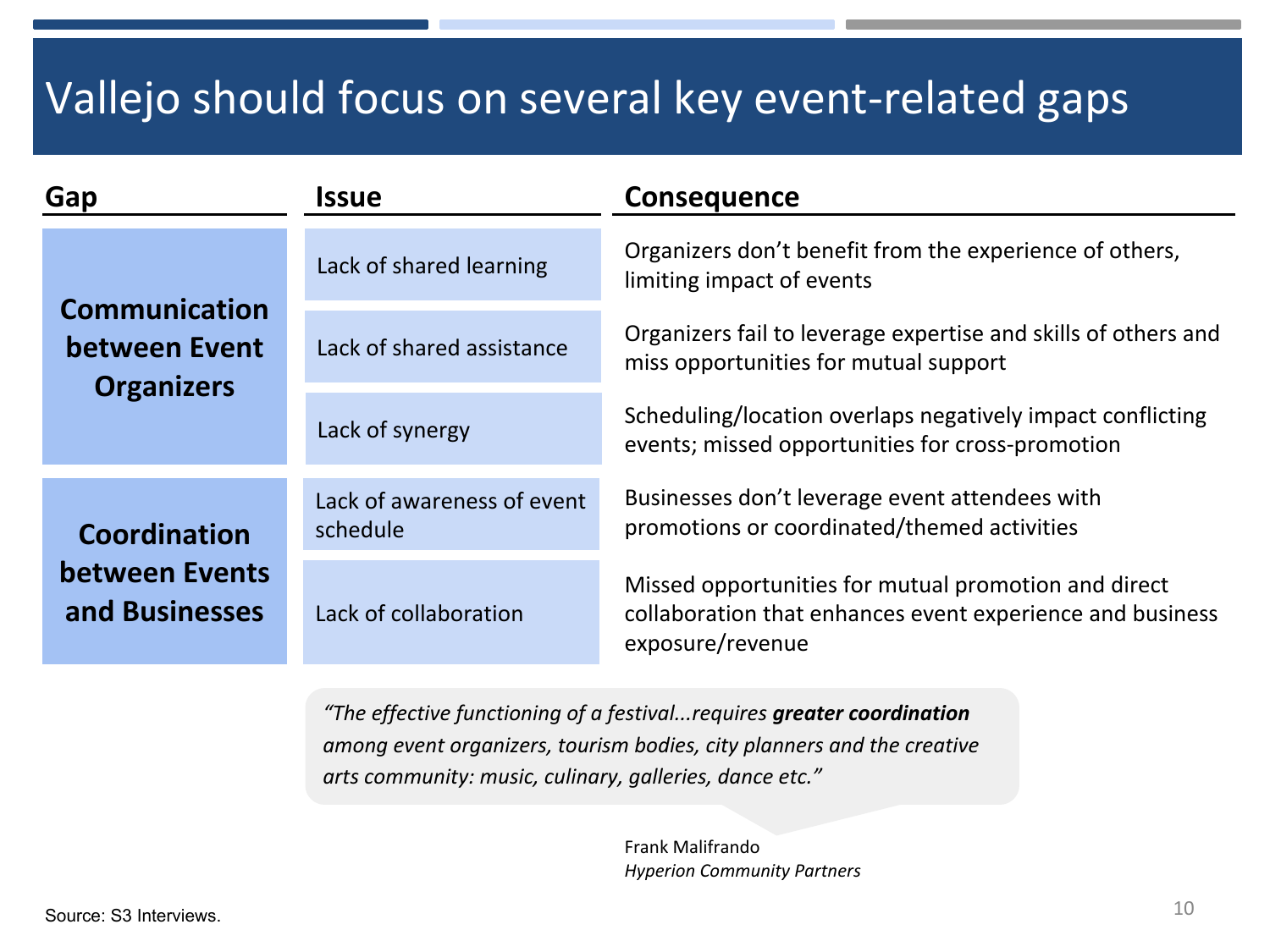## Vallejo should implement a network management model

One successful model of event coordination is an event network management team, comprised of community stakeholders or a mission-aligned nonprofit, that would support the following goals:

- 1. Fostering trust and collaboration between stakeholders
- 2. Evaluating and promoting best practices
- 3. Serving as a "go-to" resource for critical event information
- 4. Facilitating dialogues to resolve conflicts

We recommend calling Vallejo's team the **Vallejo Event Excellence Team (VEET)**.

### Tasks for EDD Tasks for VEET

- Organize a group of event stakeholders into a Vallejo Event Excellence Team
- Promote the team to internal city divisions and downtown stakeholders

- Create a library of helpful resources for event planners
- Encourage event organizers to collaborate
- Foster business participation in community events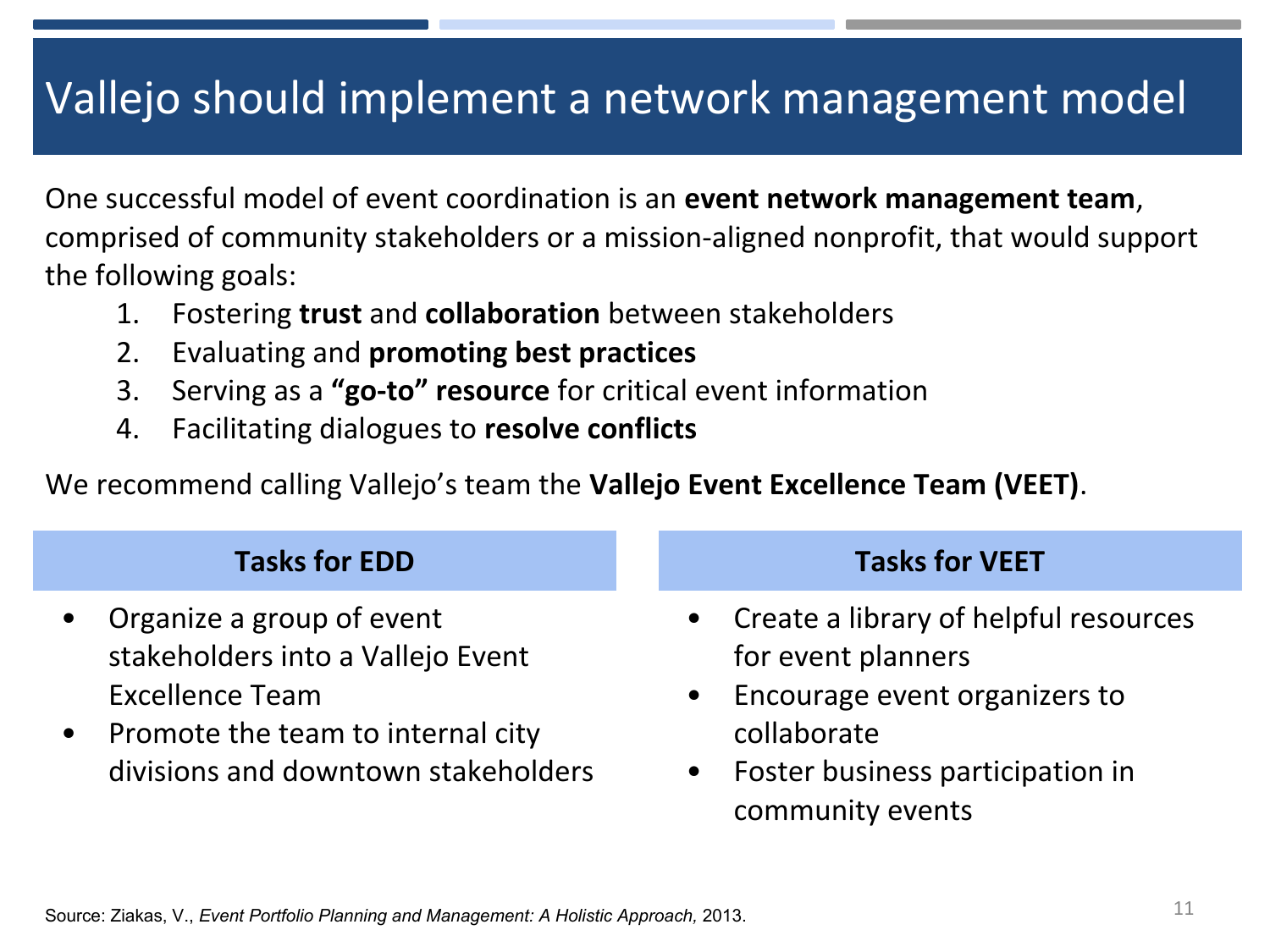## What is a pop-up?

A pop-up involves the temporary use of a vacant or underutilized space

#### Art pop-up **Event Pop-up Event Pop-up Event Pop-up**







Vacant properties or areas are transformed into space for art exhibitions or performances.

Underutilized civic spaces are transformed into one-time or temporary event spaces.

Vacant brick-and-mortar or open space is reclaimed for temporary retail or service businesses.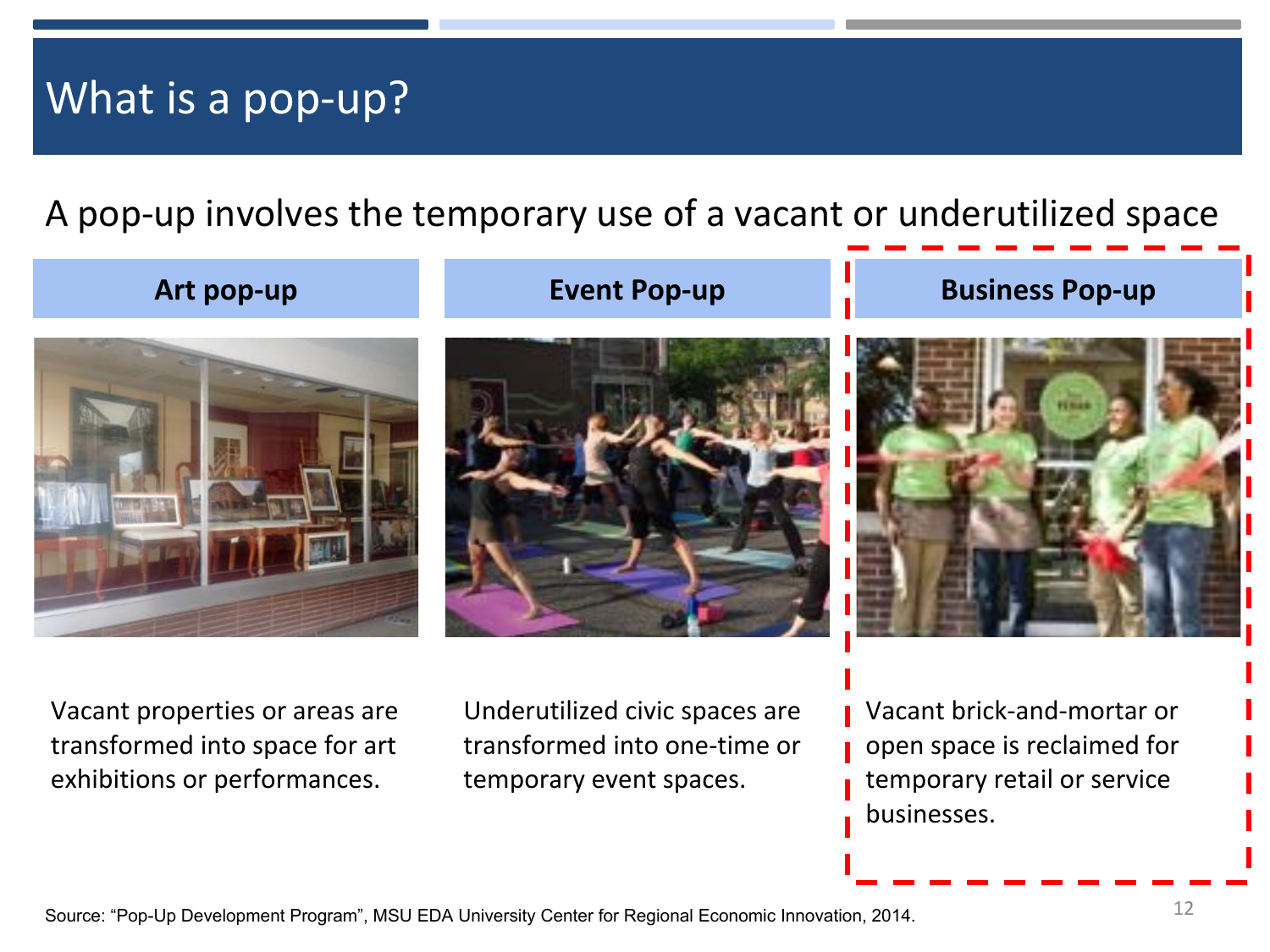## Pop-up programs have proven to be a valuable city revitalization strategy

### Pop-up retail programs lead to new, permanent businesses



Lease signed after pop-up program

### Pop-up programs engage and inspire the community

"[T]he process of creating a pop-up shop… strengthens bonds between would-be customers and future entrepreneurs."

> Michael Forsyth & Lori Allan Detroit Economic Growth Corporation

"South Bend is stronger than it was before… because of the number of people [now] engaged in its success."

> Tamara Nicholl-Smith, Downtown South Bend, Inc.

Pop-ups can "bring focus back on the assets that we have…[and] build momentum for what can take place in the future."

> Ritchie Harrison, Jefferson East Inc.

13 Sources: Public Press, Forsyth and Allan, "Pop-Up Development Program", MSU EDA University Center for Regional Economic Innovation, 2014; Nicholl-Smith, "Transforming Empty Store Fronts", 12/8/14.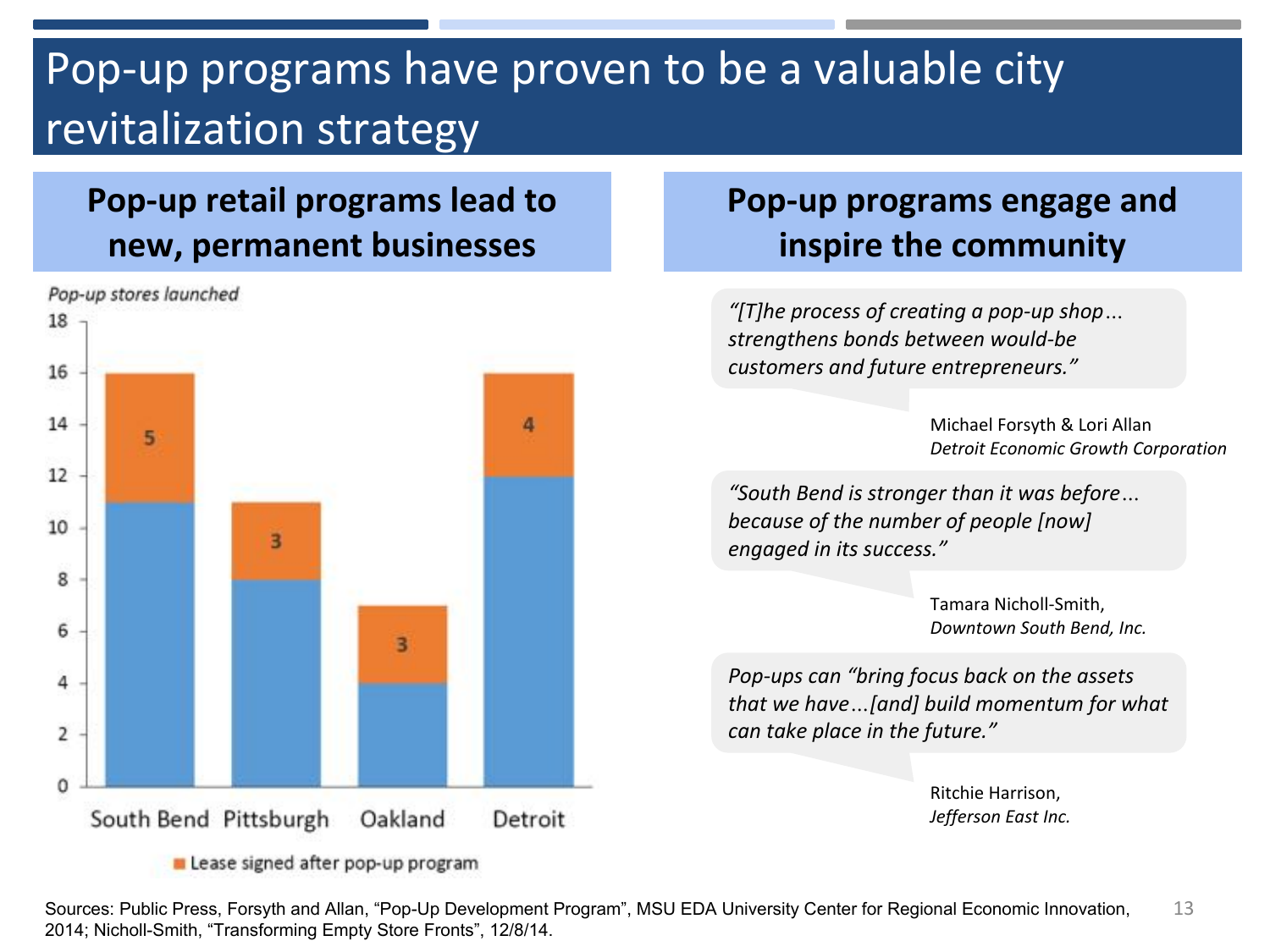## Pop-ups can help Vallejo address several key issues affecting Downtown

Downtown vacancy survey results:



Pop-ups provide short-term activation of vacant spaces, and can lead to long-term leases.

High Vacancy Lack of Property Investment

> "Vallejo will need to find ways to make targeted public investments and attract more private investment."

bae urban economics Vallejo Economic and Market Trends Report



"[A] permanent lease demonstrates cash flow to the landlord, which may justify private and/or public investments to tenant improvements."

### Absence of Good Shopping Opportunities

Opinion of shopping opportunities:



Pop-ups can help businesses test the market at relatively low cost and risk.

Sources: S3 Vacancy Survey; Vallejo Main Street Downtown Survey; Forsyth and Allan, "Pop-Up Development Program", MSU EDA University Center for Regional Economic Innovation, 2014; Nicholl-Smith, "Transforming Empty Store Fronts", 12/8/14; bae urban economics, "Vallejo Economic Market and Trends Report" 1/20/15.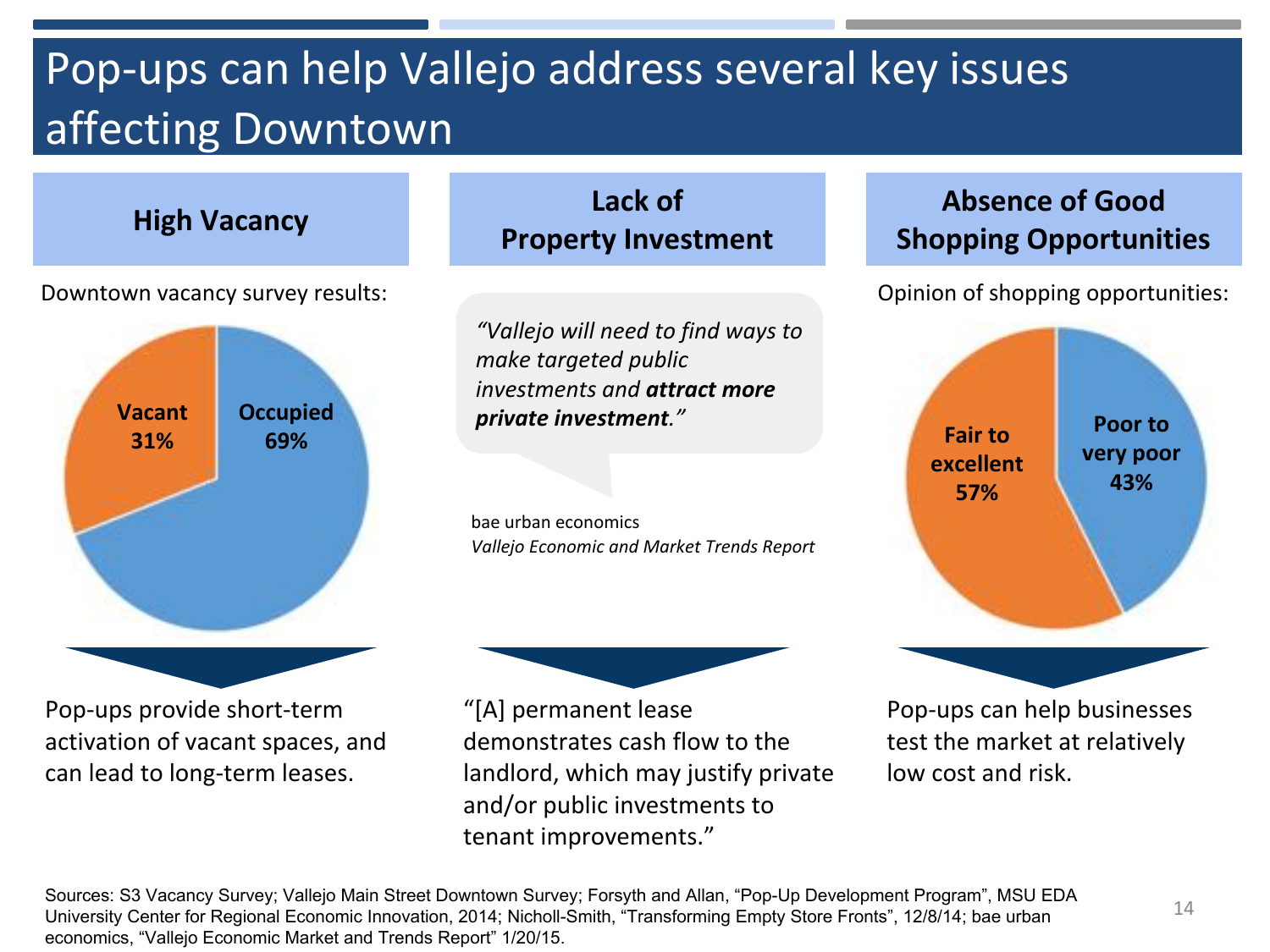## Vallejo can implement a pop-up initiative by the end of 2015

### Sample pop-up initiative timeline:

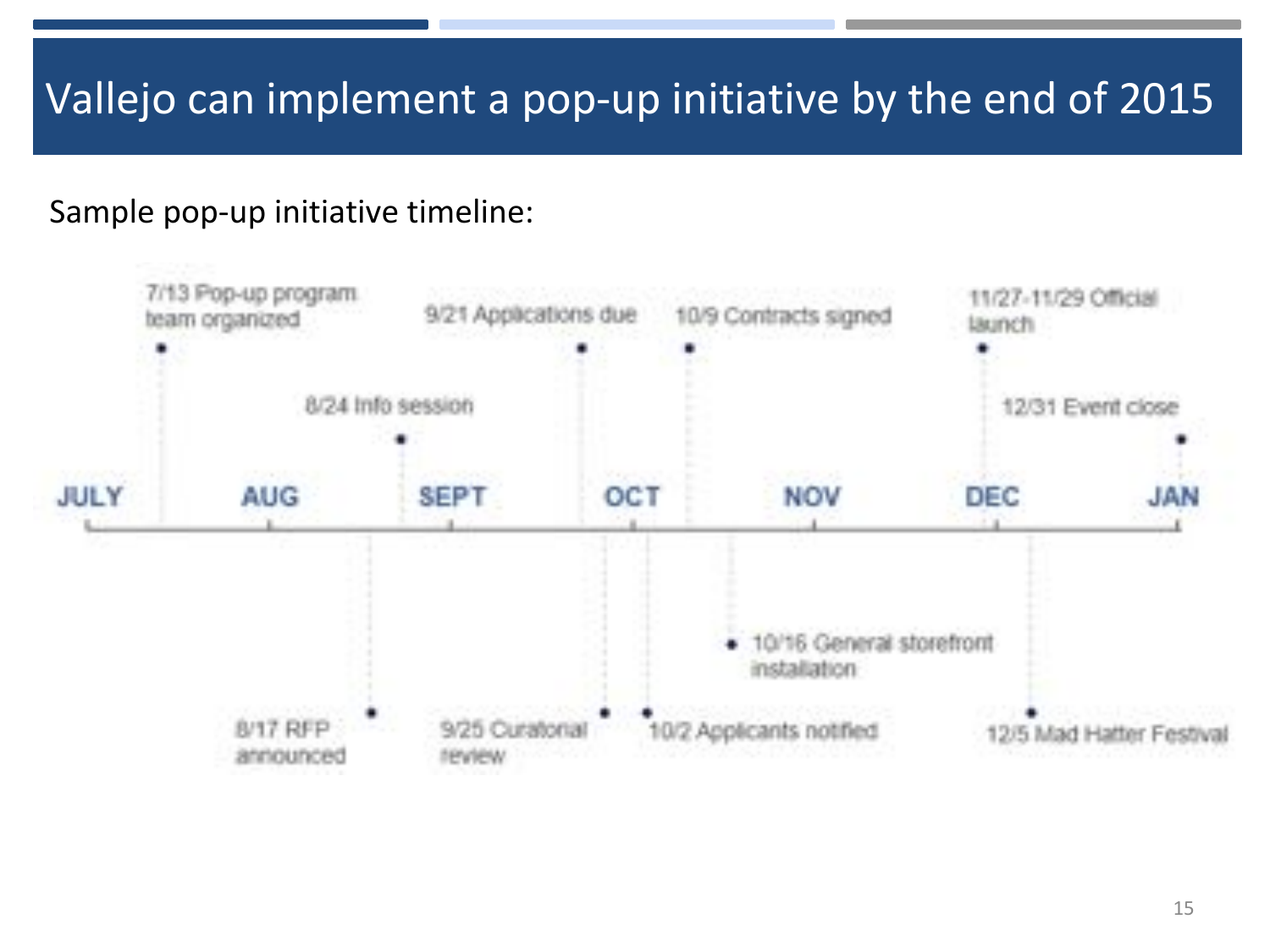## Partners in pop-up initiative can take on majority of program responsibilities

| Key pop-up program tasks                                                             | <b>Program lead</b> | Program team | <b>City of Vallejo</b> |
|--------------------------------------------------------------------------------------|---------------------|--------------|------------------------|
| 1) Organize pop-up program team                                                      |                     |              | v                      |
| 2) Determine program scope                                                           | v                   |              | v                      |
| 3) Promote initiative                                                                | v                   |              |                        |
| 4) Match pop-ups to properties                                                       |                     |              | Ŵ                      |
| 5) Manage pre-opening logistics                                                      |                     |              |                        |
| 6) Coordinate pop-up launch and close events                                         |                     |              |                        |
| 7) Close-out program                                                                 | ✓                   |              |                        |
| $\blacktriangleright$ : High level of involvement<br>: Moderate level of involvement |                     |              |                        |

Crucial for City to be active in first two tasks in order to set-up program for success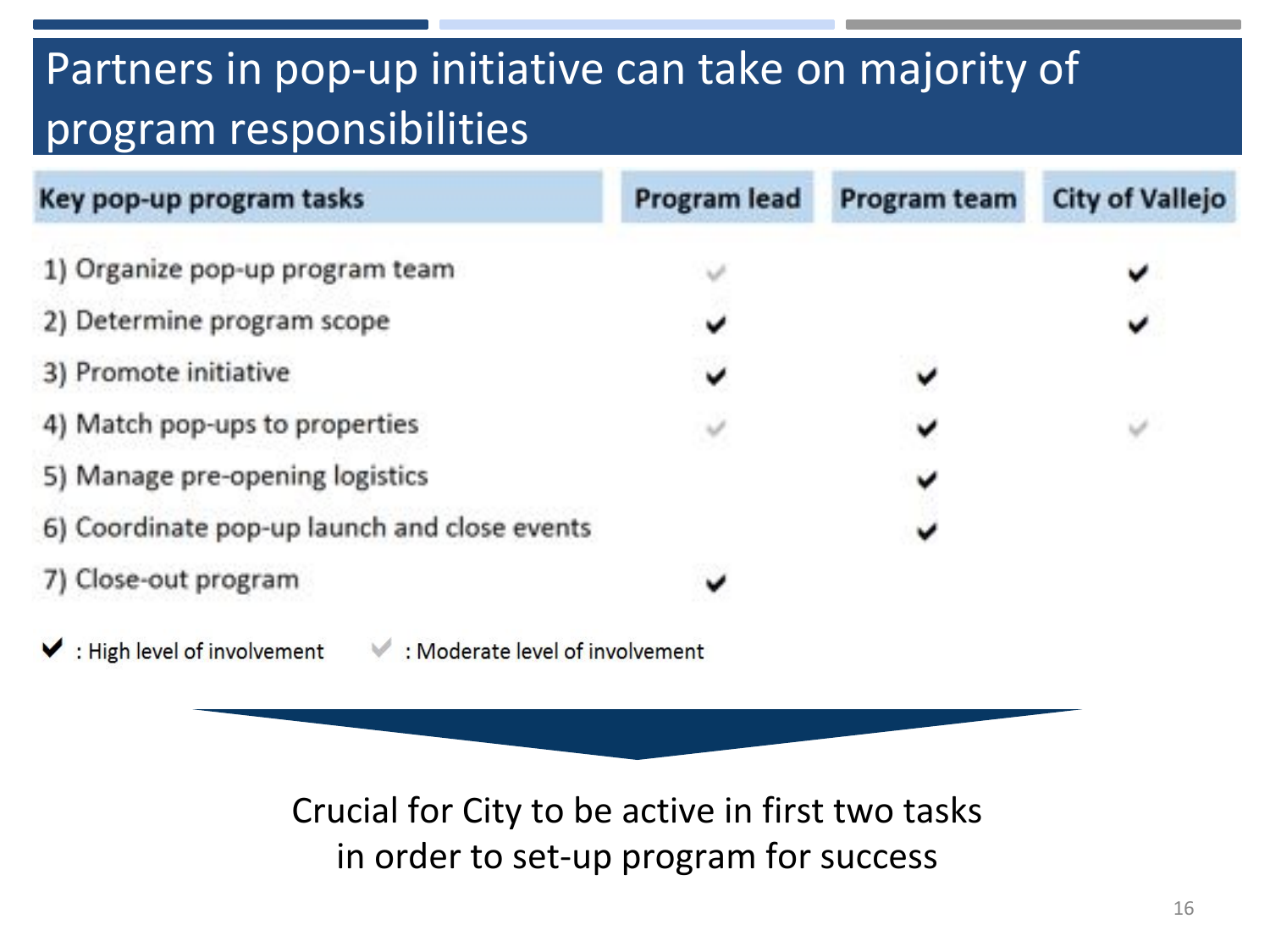# Public space improvements support economic growth and are supported by Vallejo residents

### Economic Growth **Public Support**

Public space improvements have been shown to:

- Lower vacancy rates
- Increase property values
- Increase sales tax returns

#### Case Study: Lodi, CA



The City attributes a \$4.5 million into Improvements to streets and sidewalks to:

- ↑Sales tax revenue: +30%
- Occupancy rate: +12%

Vallejo's participatory budgeting has funded seven public space improvement projects (35% of all projects)

| Project                   | <b>Funding</b> |  |
|---------------------------|----------------|--|
| 2nd Pothole/Street Repair | \$1,000,000    |  |
| Parks Improvement         | \$621,500      |  |
| Potholes/Street Repair    | \$550,000      |  |
| Lighting                  | \$170,000      |  |
| Sidewalk Repair           | \$162,000      |  |
| <b>Street Cleaning</b>    | \$120,000      |  |
| ABC Project               | \$96,000       |  |
| Total                     | \$2,719,500    |  |

Sources: The Economic Benefits of Walkable Cities, The Pineland Alliance.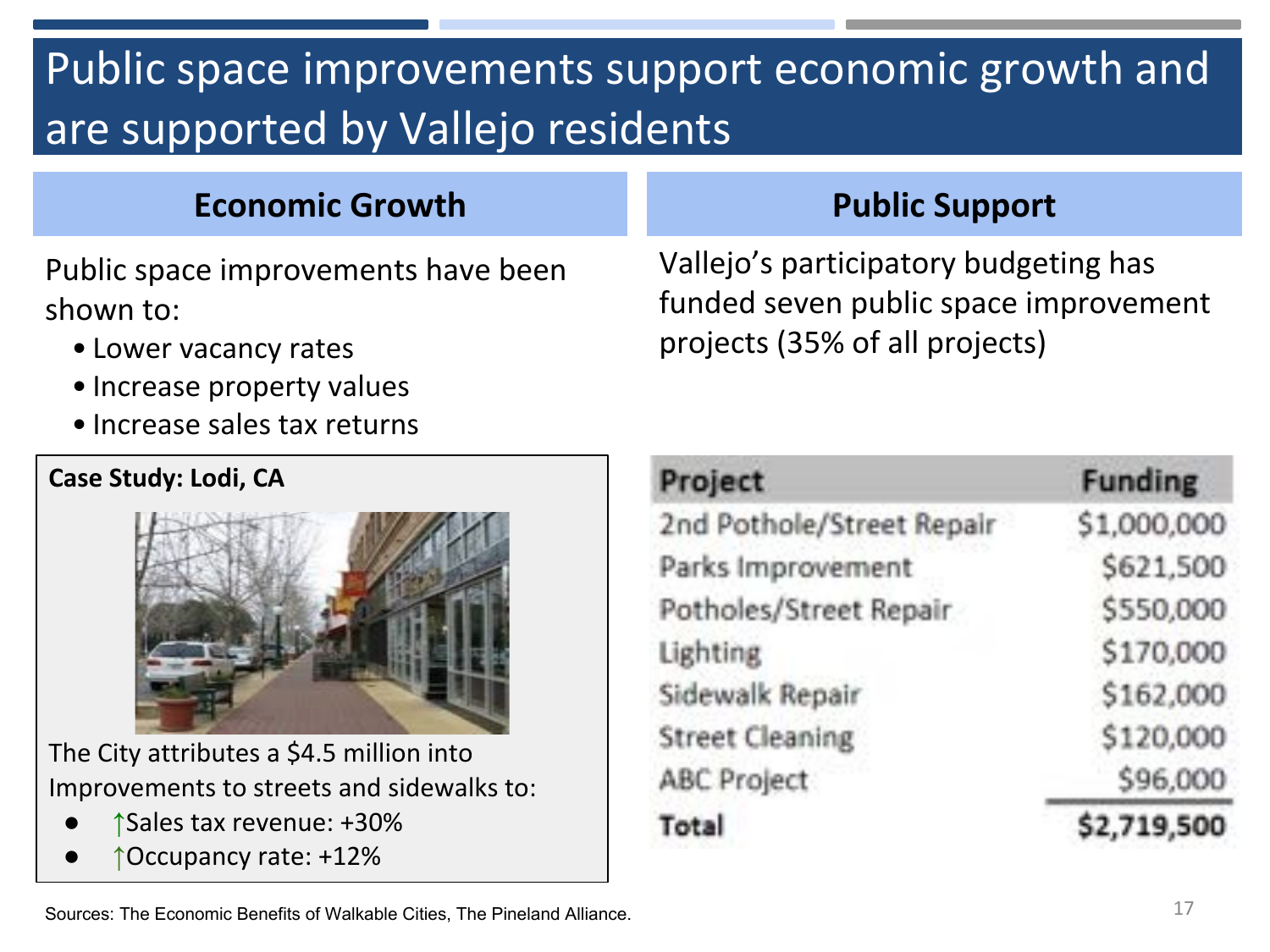## Key improvements should be targeted at four Downtown locations

We prioritized four Downtown locations based on:

- 1. Proximity to existing businesses and transit
- 2. Utilization by pedestrians
- 3. Ability to attract new businesses
- 4. Ability to increase engagement in Downtown activities such as socializing, shopping, dining



A. Georgia St. & Marin St. Intersection



B. Waterfront Pedestrian Connection



C. Indian Alley



#### D. Georgia St. Park

#### Prioritization **Identification** Recommendation

Recommended improvements target:

- Adding to the unique sense of place that is Downtown Vallejo.
- Making spaces multifunctional so that they can engage Downtown visitors in a variety of ways.
- Promote the circulation of pedestrians and connect people to different spaces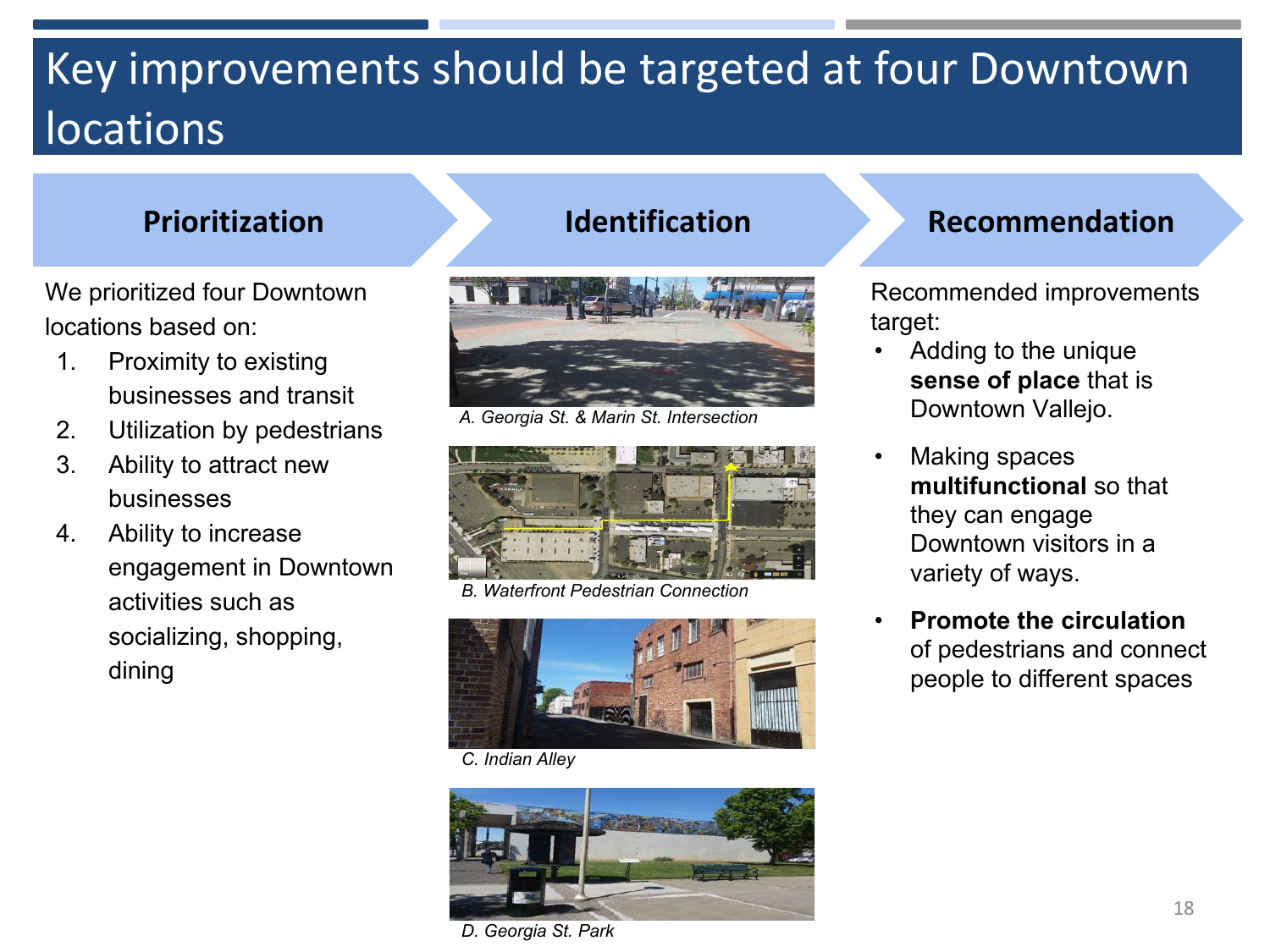## Example: Recommended changes to Indian Alley



#### **Indian Alley Community Community Community** Community Vibrant Downtown Alley



Alley in Downtown Denver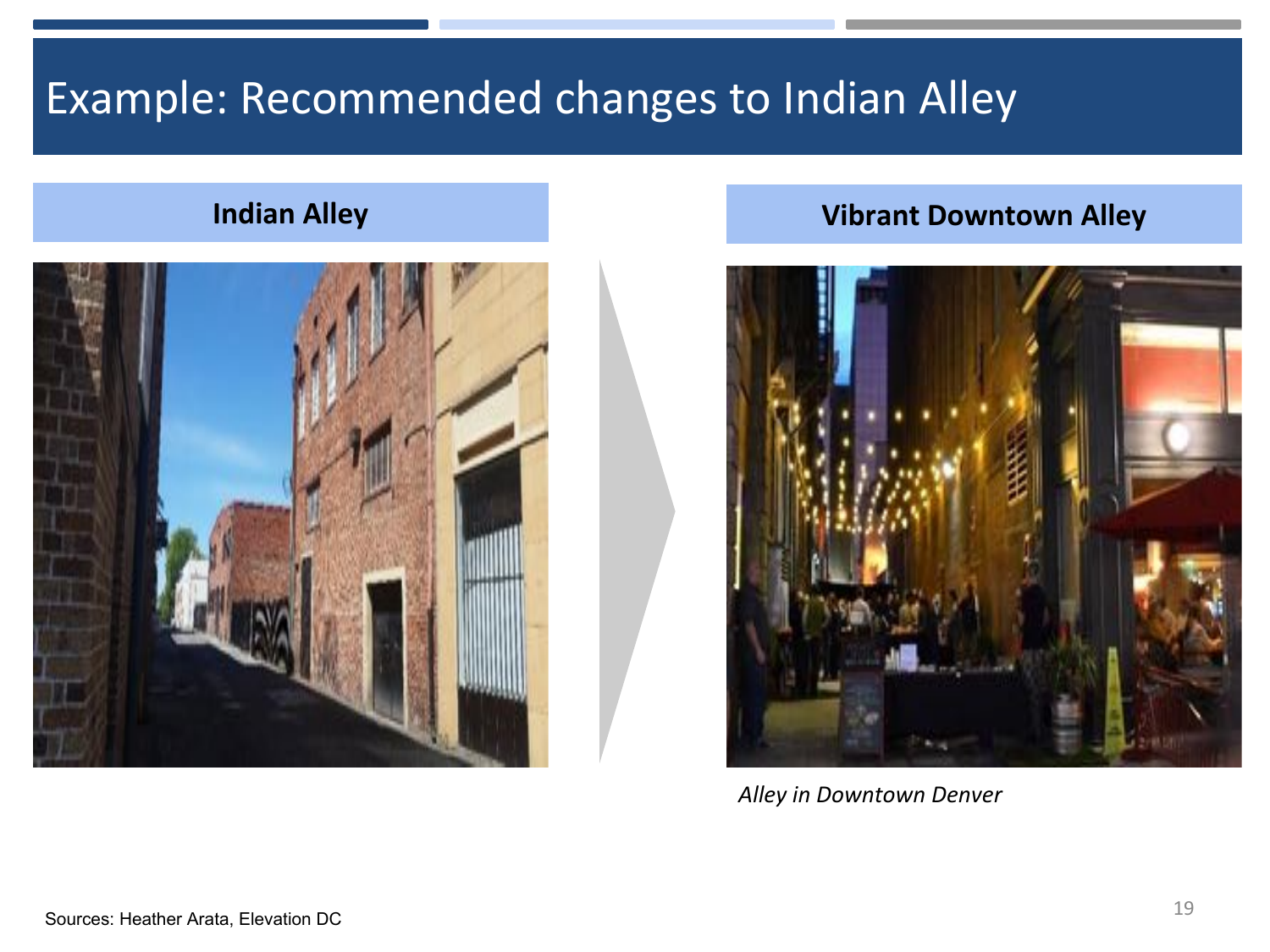## The Georgia St. and Marin St. intersection project should be prioritized for its broad economic impact

|            |                                                   | <b>Increases</b><br><b>Property Tax</b> | <b>Increases</b><br><b>Retail Sales</b> | <b>Decreases</b><br><b>Vacancy Rates</b> |
|------------|---------------------------------------------------|-----------------------------------------|-----------------------------------------|------------------------------------------|
| <b>』A.</b> | Georgia St. &<br><b>Marin St.</b><br>Intersection |                                         |                                         |                                          |
| <b>B.</b>  | Waterfront<br>Pedestrian<br><b>Connection</b>     |                                         |                                         |                                          |
| C.         | <b>Indian Alley</b>                               |                                         |                                         |                                          |
| D.         | Georgia St. Park                                  |                                         |                                         |                                          |